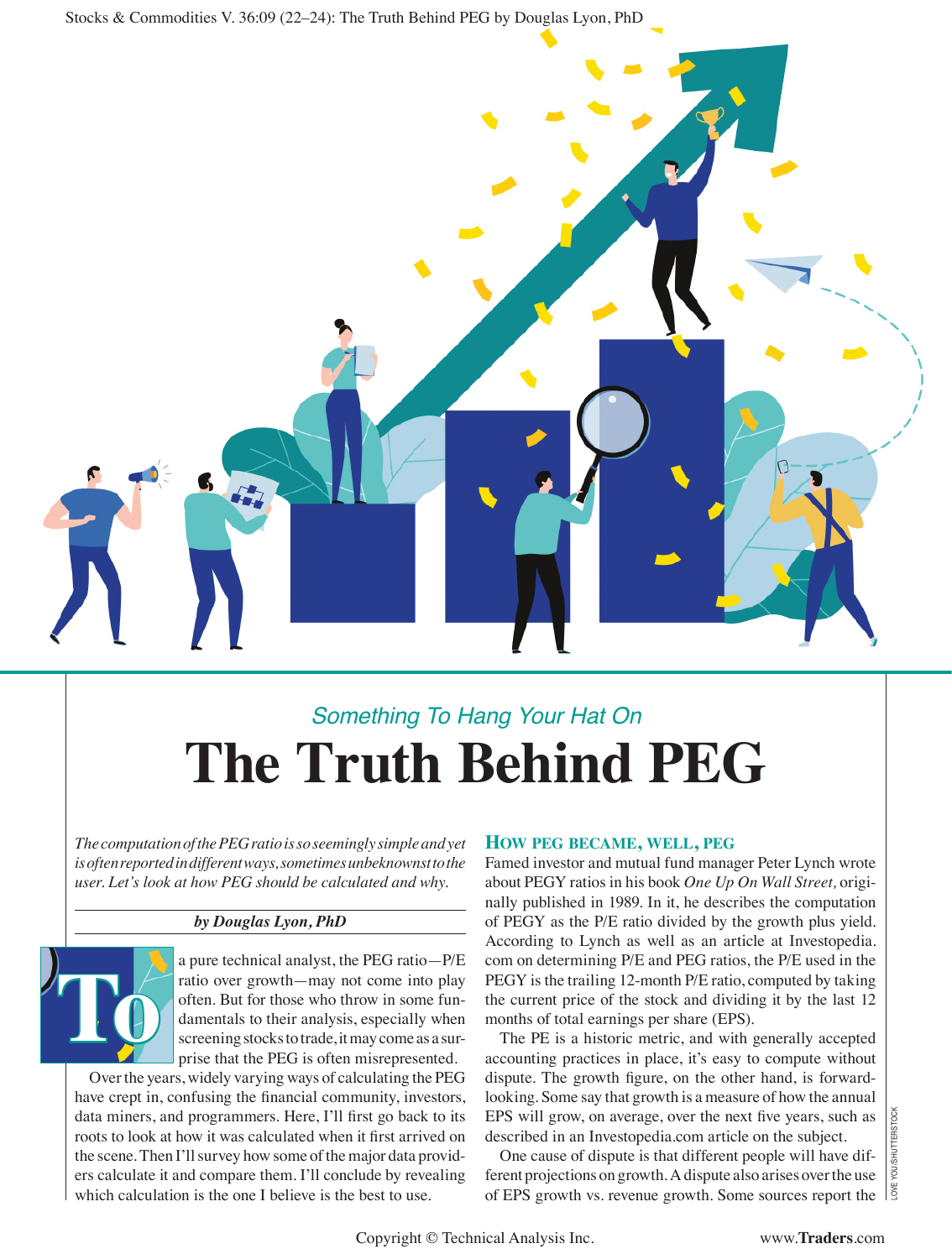### **QUANTITATIVE ANALYSIS**

PEG ratio as backward-looking, using the P/E ratio divided by the growth rate over the past 12 months, such as described in an article on Zacks.

Zacks also uses a forward PE ratio with a forward EPS growth estimate. Let's compare the PEG values from two well-known sources of fnancial data and see why a poor understanding of how these metrics are calculated can lead to confusion.

#### **DIFFERENT SOURCES, DIFFERENT RESULTS**

Yahoo Finance enables users to obtain statistics about most publicly traded stocks. These numbers are sourced from Thomson Reuters and there is little information about how the calculations are performed. The public typically takes these numbers as correct without question. But if you compare the PEG of a sample stock as reported on Yahoo Finance with the PEG for the same stock as reported on Zack's, you may get different numbers.

As an example, I will use the stock Alcoa (AA). On Yahoo Finance, we get a PEG ratio (fve-year expected) of 1.50 (as quoted on 3/21/2018).

Meanwhile, Zacks reports a PEG of 1.52 for AA (also quoted on 3/21/2018). The number given by Zacks for EPS growth is 8.62%. With a PE of 41.34, wouldn't the PEG then be  $41.34/8.62 = 4.79$  on Zacks? However, Zacks uses a forward PE ratio (FPE) in its PEG calculation. The FPE is reported as 13.06, and thus, the calculation would be:

$$
PEG = 13.06/8.62 = 1.51
$$

Zacks indicates the forward P/E (FPE) is computed by dividing the current market price by the forecasted earnings per share (EPS). An FPE of 13.06 is a rather large departure from the trailing 12-month (TTM) PE ratio 41.34. The Zacks PEG of 1.52 is very close to the Yahoo Finance PEG of 1.50, but neither resource reports the PEG is computed using a forward PE rather than a trailing PE. Alcoa seems like a much better value according to the PEG metric that uses the forward PE than when the PEG uses the trailing PE.

Next I'll look at Finviz.com and the methodology it uses for computing the PEG. Finviz.com publishes several statistics regarding various publicly traded companies. These statistics can be obtained for free (with advertisements) or for a fee (without advertisements). Using the stock screener feature and ticking the appropriate boxes for the data I'm interested in, I got the following set of metrics:

> **Ticker:** AA **Company:** Alcoa Corporation **P/E:** 37.70 **PEG:** 4.38 **Dividend:** - **EPS next 5Y:** 8.60% **Price:** 47.95

If you calculate the PEG as P/E divided by a forward-looking fve-year EPS, you get:

$$
PEG = 37.70 / 8.60 = 4.38
$$

The computation is clear but the PE ratio of 37.70 is not close to Yahoo's reported PE ratio (41.34). Meanwhile, TD Ameritrade shows the P/E ratio (trailing 12-month or TTM) is 36.54x (with the "x" read as *times*, meaning the stock is trading at 36.54 times its EPS), which is closer to the FINVIZ number than to the Yahoo data. I am encouraged that TD Ameritrade displays the following comment: "Therefore, AA seems highly valued with a PEG value of 4.25x." This is quite close to the FINVIZ computation (and confrms the use of a historical PE with a forward-looking growth metric). Recall that Zacks' PEG was 1.52 and Yahoo's PEG was 1.50, although it's not clear how these numbers were calculated.

E\*Trade reports Alcoa with a P/E ratio (TTM) of 36.54x. This matches TD Ameritrade's number. Analyst earnings projections enable a consensus estimate (8.6%) and could enable the computation of the PEG. However, neither TD Ameritrade nor E\*Trade explain how they calculate PEG. And E\*Trade offers revenue and earnings projections.

## **WHICH ONE SHOULD YOU USE?**

The question of which growth fgure to use—earnings growth or revenue growth—remains open. The argument to use revenue growth is that the company may be investing in its own factories, people, or acquisitions. If your focus is on earnings, you could miss fast-growing businesses.

I'll take Amazon.com, Inc. (AMZN) as an example. FINVIZ reports a PEG of 14.39 for AMZN. Yahoo Finance reports a PEG of 7.95. However, if you look at Amazon's projected total revenue out to 2022, you see a projected revenue growth from \$166 billion to \$356 billion, which is an average 114% growth rate in revenue over a fve-year period. I used revenue growth fgures from an article on the topic at www.statista.com.

Using a PE of 253, you get a PEG of  $253/114 = 2.2$ —far less lofty. In the case of many fast-growing companies, shareholders expect revenue growth to turn into earnings growth. This accounts for the apparently lofty PEG ratios (since they are based on EPS and not revenue growth).

So the question of which growth metric to use when valuing a company is still open.

## **WHICH PEG?**

From examining several data sources, I found that FINVIZ divides the trailing P/E ratio by the EPS over the next fve years to obtain the PEG. By comparison, Yahoo computes the PEG by using *revenue* growth over the next five years, not earnings. As you have seen, this can result in large differences. In the example I gave, you saw the PEG from Yahoo for AMZN was 7.88, yet from FINVIZ it was 14.30. That's a 180% difference!

The saying "consistency is the hobgoblin of small minds"